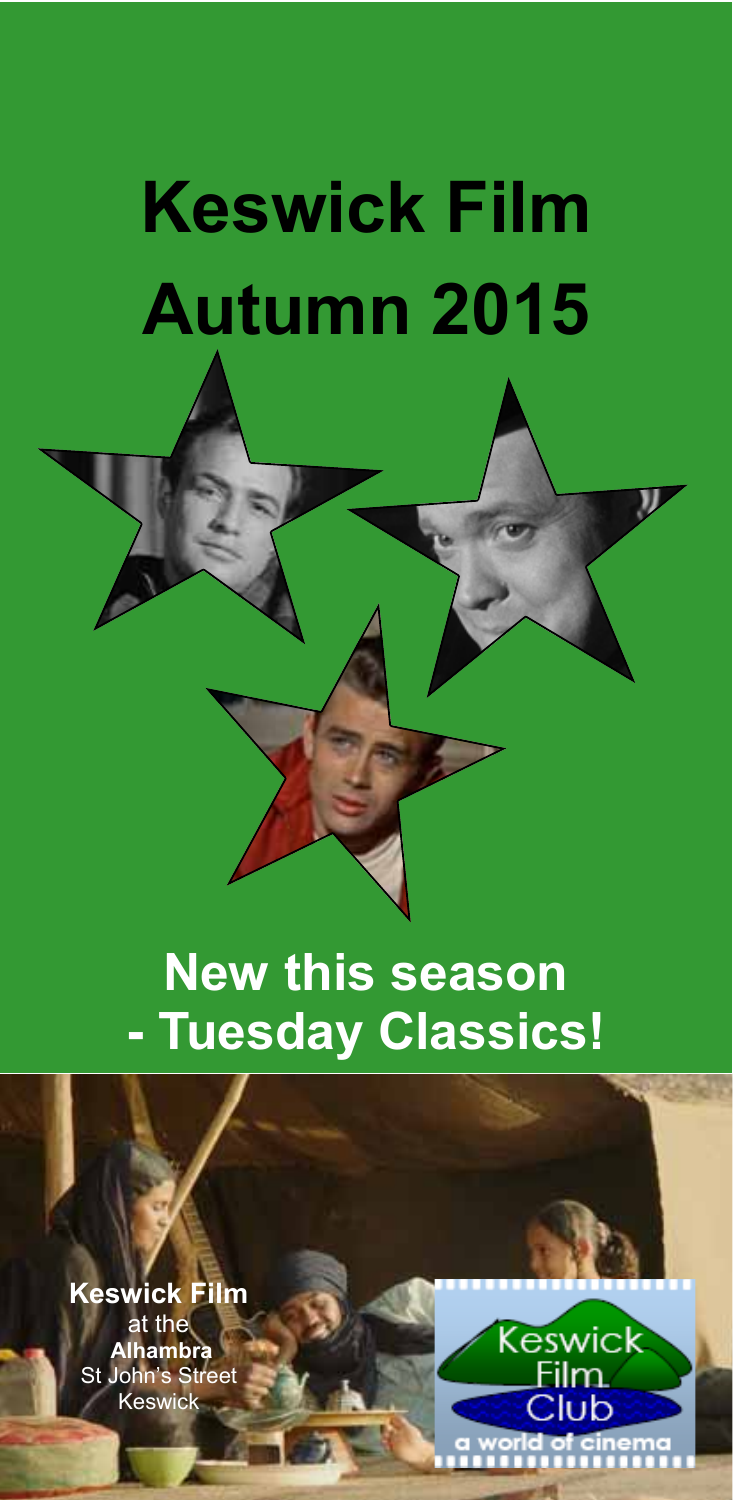

#### www.keswickfilmclub.org



Keswick Film Club began life in 1998 with the intention of bringing the best of World Cinema to Keswick. Since then it has won many awards from the British Federation of Film Societies (now 'Cinema for All') including Best Programme four times, Best Website and Film Society of the Year. Anyone can come to a film, and we have over 200 members who benefit from even cheaper viewings.

#### **LOCATION**

The Alhambra Cinema, St. John's Street, Keswick, North Lake District. Leave the Market Square at the south end (The Royal Oak) and keep going uphill for 200 metres.

#### **TIME**

KFC has two 'seasons', each with its own brochure, available in and around Keswick (e.g. T.I.C., Library, Booths) or posted to members. Most films are screened on Sundays at 5pm, but check in this brochure. We are also showing **'Classic films'** on Tuesday nights this season.

**Email** us at info@keswickfilmclub.org

 Follow us on **Facebook** at www.facebook.com/keswickfilmclub Or on **Twitter** at www.twitter.com/keswickfilm

#### **Autumn Programme 2015**

#### **The Alhambra Cinema, Keswick**

#### **TICKETS**

You do not need to be a member to see the films, but it will save you money if you attend more than 7 films, including all Film Festival films, over the course of the two seasons in the year.

*Tickets:* £4.50 for non members; £3.50 for members; £2.50 for students, under 16s and benefit claimants.

*Membership:* £7 per year. Reduction of £1 on all Club and Film Festival screenings, £1 off Alhambra's own screenings on Wednesday (or Sunday in the summer).

**Join** at The Alhambra Cinema or the Chair's flat - top flat, 36 Station Street, Keswick, or at any club screening. Membership form available from our website.

*Season Pass:* £38 (Autumn season 2015 - does not include Tuesdays) Membership also entitles attendance of Caldbeck Area Film Society at members' rates and vice versa.

#### **Non-members are very welcome**.

#### **COMMITTEE**

Chair: Vaughan Ames (017687 80969), info@keswickfilmclub.org Vice Chair: David Miller Secretary: Ian Payne<br>Treasurer: Astrid Perrett Membership Secretary Membership Secretary: Elspeth Payne Committee Members: Ann Martin (Festival Co-ordinator), Stephen Brown, Angela Jackson, Alan Naylor, Charlotte Peters, Stephen Pye, Tom Rennie, Lorraine Shipman, Simon Shipman, Mike Newns, John Porter.

*Keswick Film Club is a voluntarily-run, not-for-profit organisation Registered Charity No. 1083395*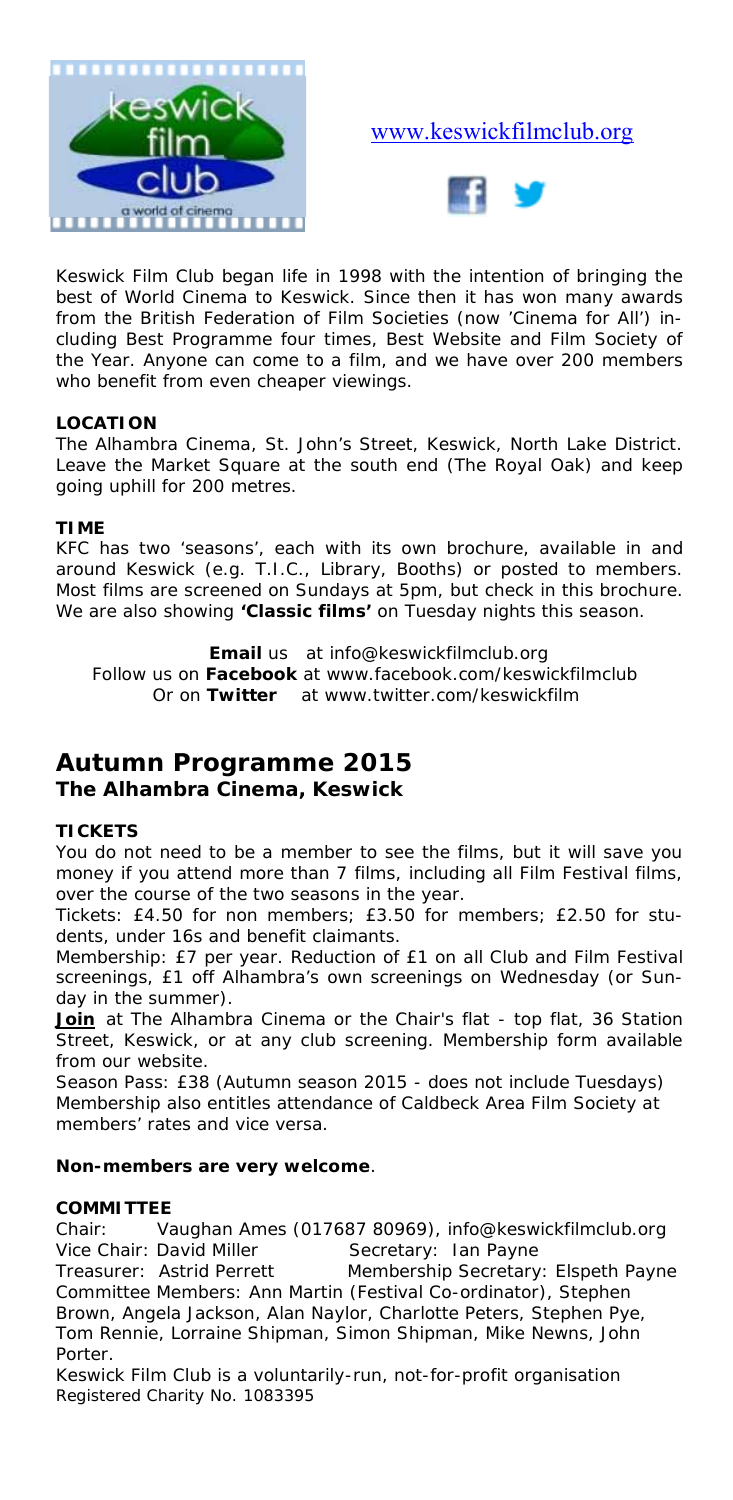## *Sunday 13th September at 5pm*  **A ROYAL NIGHT OUT**

*Director: Julian Jarrold. UK 2015 (12A) 97 mins*



What better way to start our Autumn Sunday nights out than to join in a party that was celebrated throughout most of the western world? Don your party frocks, put on your spats; we are off to VE night in 1945 to join Princess Elizabeth and Princess Margaret in a night on the town with the rest of London!

OK, it never really happened (Margaret was only 14 at the time); OK, it is just frivolous fun...but what fun! Imagine you have spent the last few years cooped up in your home (well, Buckingham Palace, actually, darling, but still…) and that you are likely to be the Monarch of England for the rest of your life; wouldn't you fancy a night out? Imagine the whole of London is one big party, wouldn't you want to go out and join in the fun? Well, Elizabeth convinces 'Dad' to let them go, then quickly they lose their 'escorts'… and each other! Naturally, no-one is going to recognize them (I did say this was fiction didn't I?), so good-time girl Margaret is going to find a lot of...interesting places to go ('By the way, what exactly IS a 'knocking shop'?') while queen-in-waiting Elizabeth is going to spend the night looking for her sister. Let's get out there and party with them! Don't forget to take your tiara off!

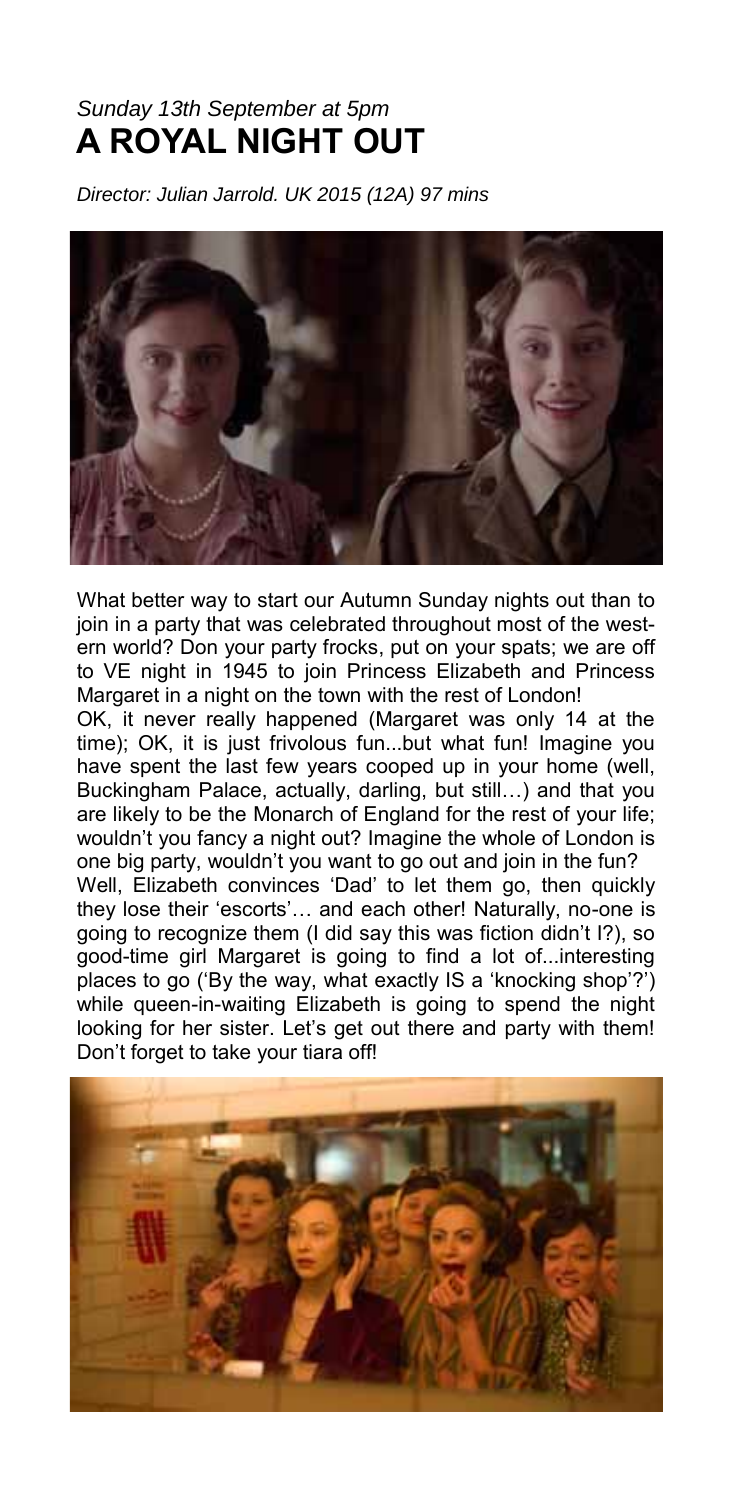## *Sunday 20th September at 5pm*  **WHITE GOD (Fehér isten)**

*Director: Kornél Mundruczó. Hungary 2014 (15) 121 mins. In Hungarian with English subtitles.* 



If I say this is a story of an abandoned dog finding its way home, what would come to your mind? Possibly Disney's *'Incredible Journey'*? Well forget that; this a tale of a much darker type.

13 year-old Lili is sent to stay with her father in Budapest, taking her dog Hagen with her. Her father does not like dogs; the law does not like mixed-breed dogs (think racism...second class immigrants…). When he is told he has to pay a tax to keep Hagen, he leaves the dog by the side of the road to survive alone.

While Lili starts a campaign to get him back, Hagen's life goes from bad to worse. Living rough on the streets with other dogs, and eventually ending up in the dog pound, the only way the dogs can free themselves is by working together (think revolution). Once free, 'man's best friend' does what men do best; they set out to get their revenge…

*'Because director Kornel Mundruczo tells his story using real dogs - lots of them - it's fair to say that White God has no precedent in film history. Uniqueness alone wouldn't necessarily elevate White God into anyone's upper echelon, but Mundruczo's movie is as riveting as it is novel, a sobering look at what happens when the natural world turns on those who abuse it'* - Robert Denerstein, Movie Habit.

Well reviewed by almost everyone, and winner of two awards at Cannes (including 'Palme Dog'!), the film is an adrenalinpumping thriller as well as an allegory-filled social commentary; you can read it as you want. The dogs scenes are all real, with no CGI - *'Director Kornél Mundruczó's staging of the scenes in which the dogs take to the streets is breathtaking' - Geoffrey Macnab, Independent.* H*ow* the myriad of trainers managed it is beyond belief. You will be pleased to know, no dogs were harmed in its making.

Will Hagen get back with Lili and all return to normal, or will he and his fellow dogs prefer their new-found freedom?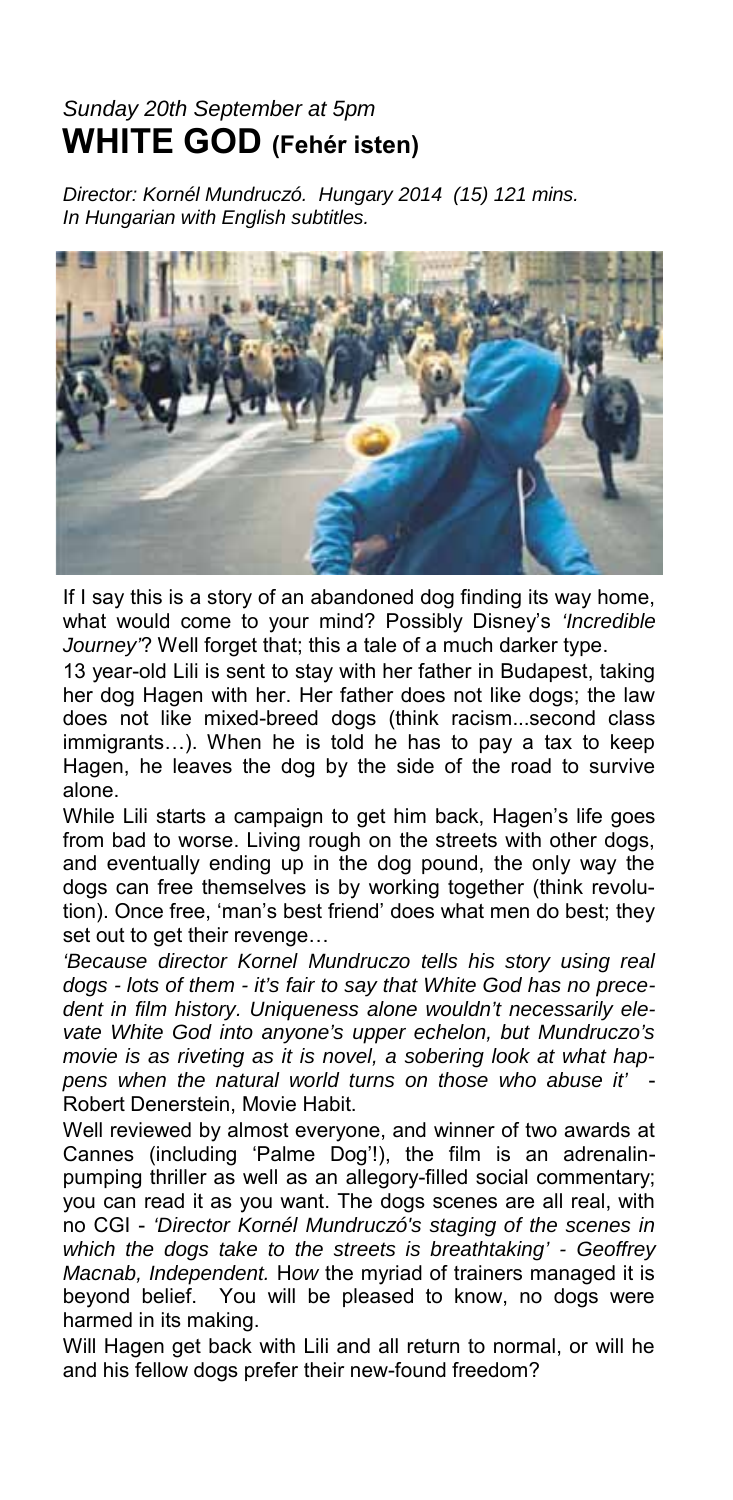#### *Sunday 27th September at 5pm*  **MOMMY**

*Director: Xavier Dolan. Canada 2014 (15) 139 mins. In French and English with English subtitles.* 

Xavier Dolan is only 25 years old and this is already his fifth film. The critics either love or hate him - some seem to love TO hate him - but all say this is his best film to date and drench it with universal praise:-

*'Dolan's latest, is his funniest. It comes at you baying and rattling like an early Pedro Almodóvar comedy, threaded through with an infectious love of full-throttle melodrama'* - Tim Robey, Telegraph

*'This is easily Dolan's best film, and it's exciting to think how many times we might have to revise that statement over the years to come'* - David Ehrlich, Little White Lies

The story is about the power of love, and its limits; when does a child behave so badly that a mother cannot cope any longer? Set in a fictional slightly future Canada where a law has been passed allowing parents the right to institutionalise their children without a court ruling, Diana (Die) has this choice hanging over her with a son, Steve, pushing the limits every day. She appears to be saved by a new neighbour, Kyla, who steps into their world and brings some sanity with her; or at least she seems to; the trio help each other, all is looking rosy... but can it last?

The actors all get great reviews - Antoine-Olivier Pilon as the over-the-top Steve, Suzanne Clément as Kyla and, especially Anne Dorval as Die - while Dolan himself won a Jury Prize at Cannes. *'Though he doesn't have Orson Welles beat, this has to be one of the best films ever written and directed by a 25 year-old'* - Mike LaSalle, San Francisco Chronicle.

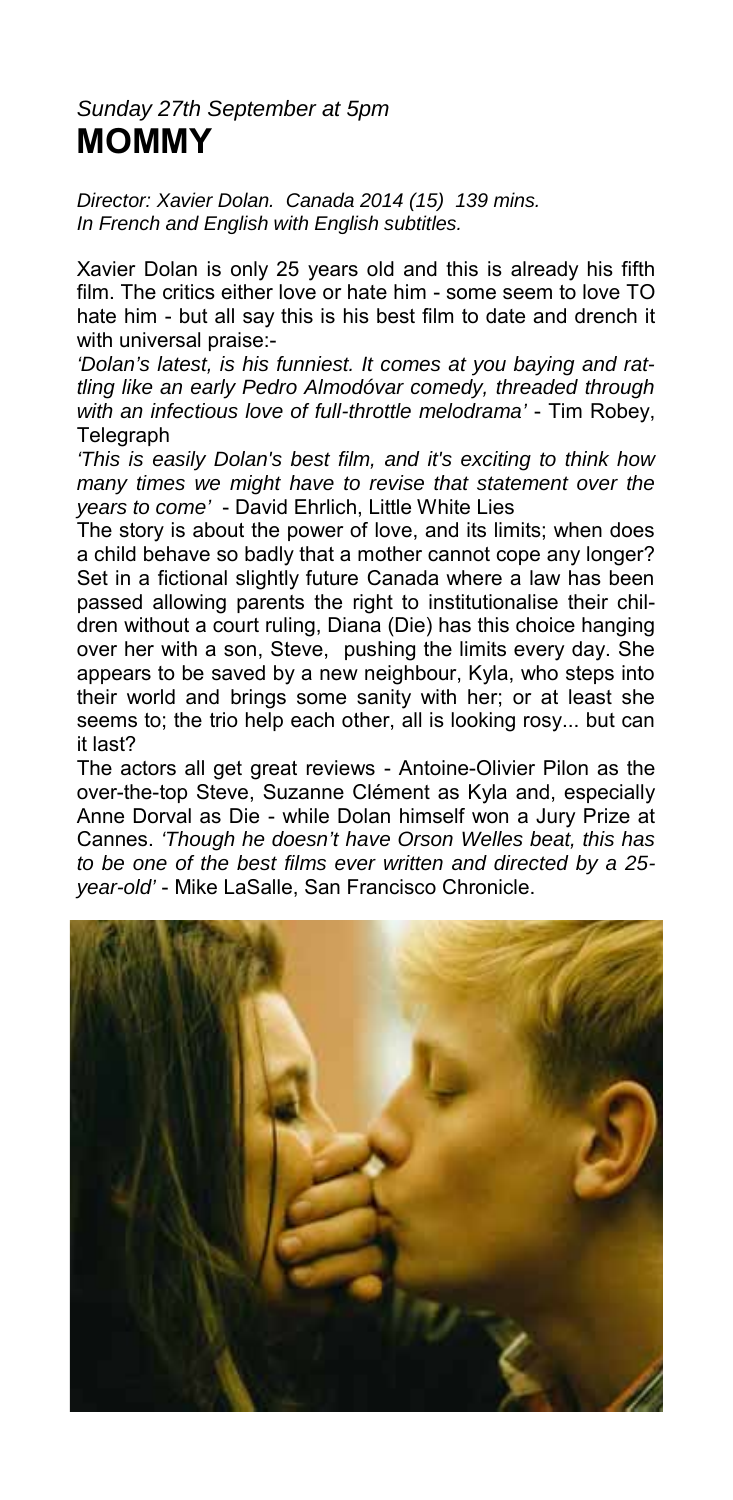#### *Tuesday 29th September at 5.30pm*  **TUESDAY CLASSICS - THE THIRD MAN**

*Director: Carol Reed. UK 1949 (PG) 104 mins.* 



We thought we would try something new this season. Our commitment to bring you as many new films from around the world as possible means we rarely find room for any old classics; films that you may well have seen on television - that you may have seen several times in fact - but that are worth seeing again, especially on the big screen. We are starting off with three HUGE classics to see if they appeal to you. If they do, we will continue next season. Do let us know what you think...and what films you would like to see. They can be any age just as long as they are GOOD!

As an opener, we have struck lucky: to celebrate the centenary of Orson Welles' birth, *'The Third Man'* has been re-released in a brand new '4K' restoration - which, to you and me, means the picture will be as sharp as a knife.

Do we need to tell you about the plot? Out of work pulp fiction writer Holly Martins (Joseph Cotton) arrives in post-war Vienna to take up a job offer from his friend Harry Lime (Orson Welles), only to find he has just been killed in a car accident… but Martins is suspicious about the accident and decides to investigate.

Full of famous scenes and a great cast, supported by instantly recognizable zither music, this soon became a classic film noir, winning an Oscar and a BAFTA and consistently reaching many 'Best Film' lists - it is still number 2 on the Rotten Tomatoes top 100.

*'The plot is a corker, littered with memorable moments and played to perfection by an unforgettable cast...director Carol Reed fashions a city in which menace lurks around every corner, while Anton Karas's jaunty zither music uniquely echoes the wit and drama of this dark yet daringly playful picture'* - David Parkinson, Radio Times

*'One of British cinema's most enduring and atmospheric thrillers. A genuine and endlessly rewatchable classic' -* Film4

I can't wait to see it on the big screen - see you there?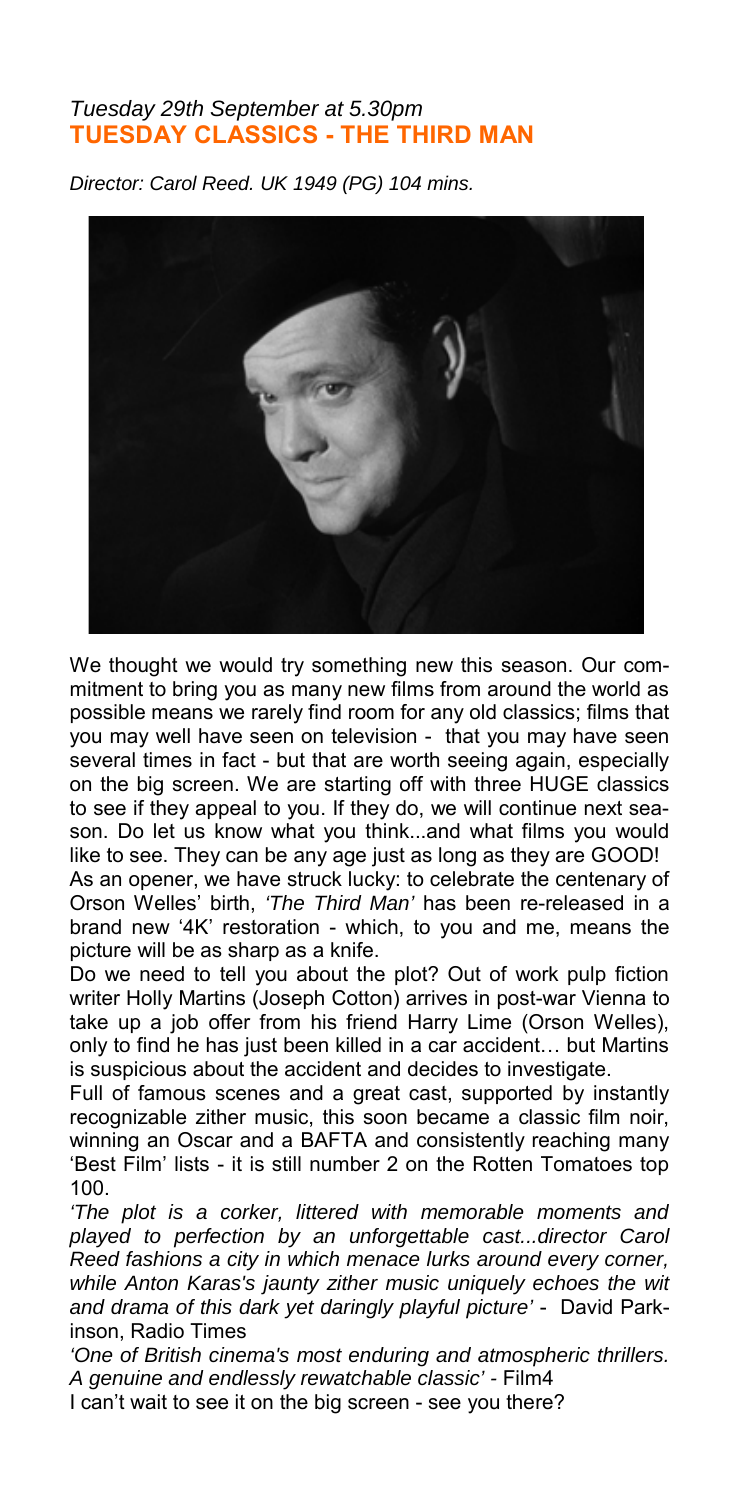## *Sunday 4th October at 5pm* **BLACK COAL, THIN ICE (**Bai ri yan huo)

*Director:* Yi'nan Diao*. China 2014 (15) 110 mins. In Mandarin with English subtitles.* 



'Film Noir' had its heyday in the black and white era of the 40s and 50s, but it has never quite gone away (and thank goodness for that). Modern 'neo-noir' has replaced some of the shadows with neon colours, but the femme fatale is still there. Director Yi'nan Diao brings us his version here - with a difference; instead of a fast paced, simple plot, he makes character more important. His femme fatale might even be an innocent bystander; what matters is the relationships.

The story starts with body parts turning up in coal processing plants. Zhang, the detective in charge, bungles the case badly. We rejoin him 5 years later as an alcoholic security guard when similar murders begin to happen again. He starts to look into the case with his expartner and they link the murders to a beautiful and mysterious widow; is she involved? Is she perhaps the killer?

The film won the Golden Bear at Berlin Film Festival (beating *'Boyhood'* into 2nd place) and high acclaim from most critics, though some have found it's plot confusing even though it is beautiful to see.

*'Puzzling out the whos and the whys of this marvellously oddball case takes a back seat to drinking in the film's dark, shining evocation of night and the city. The staging is like Tarantino in a brooding*  funk: take the beauty parlour face-off, a flurry of crazed action *against a chequered floor bathed in pink light. There are hints of '*Vertigo' *– a comparably elusive film plot-wise – in the central relationship, which has its own melancholic twists and turns. But if Diao's intent on confounding us, he has the courtesy to do it with frequently astonishing style and verve' -* Tim Robey, Telegraph.

*''*Black Coal, Thin Ice*' may well floor some viewers, as it did the Berlin jury. But others will find it too obtuse and remote, its characters too withdrawn to be relatable. See it, though, for those fleeting, unforgettable visual touches' -* Tom Huddleston, Time Out A beautiful, Chinese, complicated neo-noir, then; bring it on!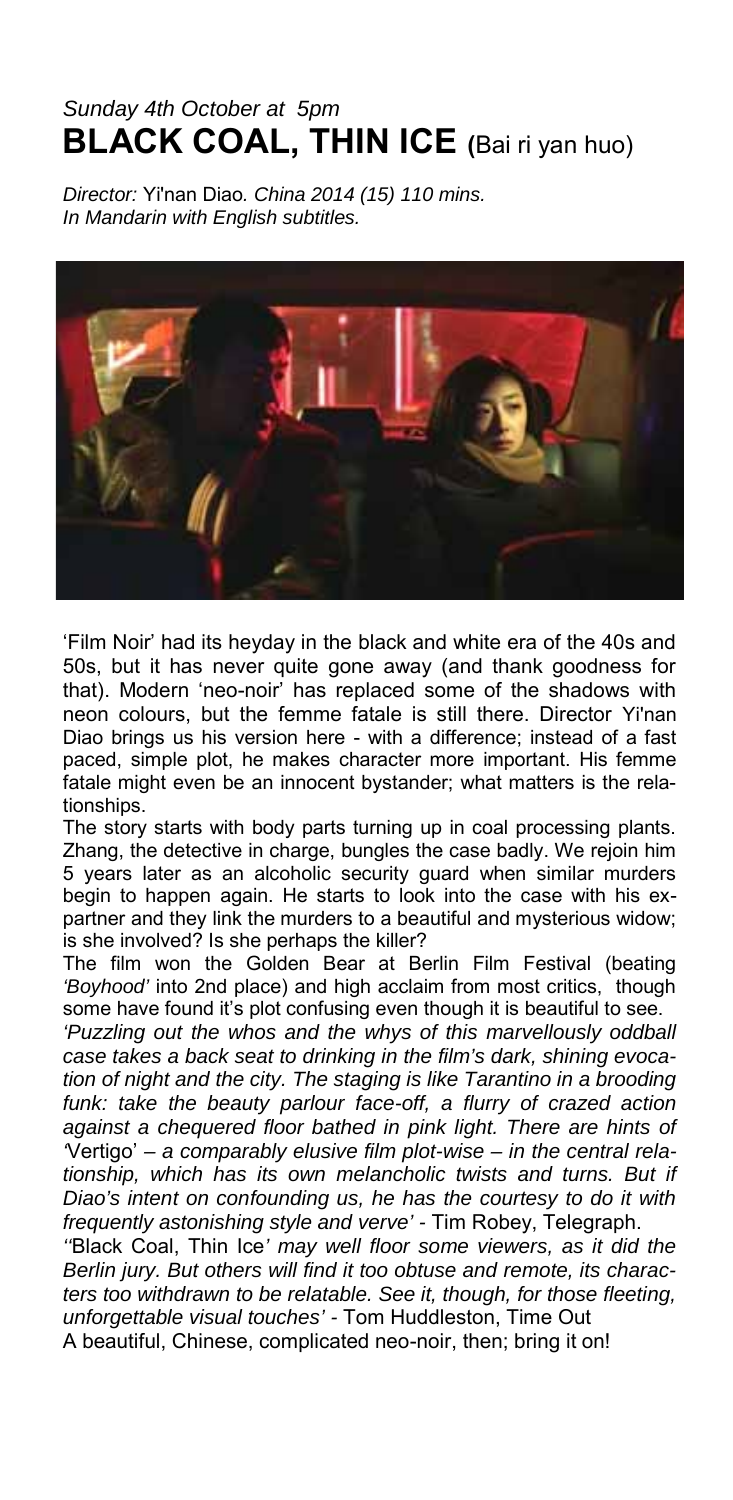#### *Sunday 11th October at 3pm \*\*UK Directors Day. \*\**

Keswick Film Club's 'two-for-one' day brings you two very different UK films to enjoy for the price of one film!

# **SLOW WEST**

*Director: John Maclean. UK 2015 (15) 84 mins.* 

A Western, with a 16-year-old Scots lead, directed by a Scottish,



ex-folk/rock star, made in New Zealand; what's not to like?! Well, it just gets better from then on*: 'It's only slow in the way a rattlesnake or a predatory killer is slow. This terrific film is actually tense, twisty and brilliant'* - Peter Bradshaw,Guardian

Jay has left Scotland to search for his lost love.

Along the way across Colorado, he bumps into Silas (Michael Fassbender), a hardened killer, who offers to help keep him alive. Their journey is full of action, surprises and digressions which keep the film feeling new, without losing that 'Western' feeling. The reviewers love it, Sundance Festival gave it the Grand Jury prize.

*Sunday 11th October at 5pm*  **45 YEARS** 

*Director: Andrew Haigh. UK 2015 (15) 95 mins.* 

Kate and Geoff Mercer are planning a celebration for their 45th wedding anniversary when a letter arrives for Geoff; the body of Katya, his lover from 50 years ago has turned up in the Alps where she was killed. Forgotten and unmentioned for many years, why does her reappearance matter? How much did she mean to Geoff? What secrets has he covered up all these years? Can you be jealous of a dead person? '*Haigh's very fine, classically modulated film keeps these questions alive until literally its last shot, and lets them jangle their way through you for days afterwards'* - Tim Robey, Telegraph.

*'Charlotte Rampling hides an ocean of sadness beneath surface* 

*calm, while Tom Courtenay blusters along in a very male fashion, though he too is crumbling inside. It's a film of small moments and tiny gestures that leaves a very, very big impression'* - Dave Calhoun, Time Out

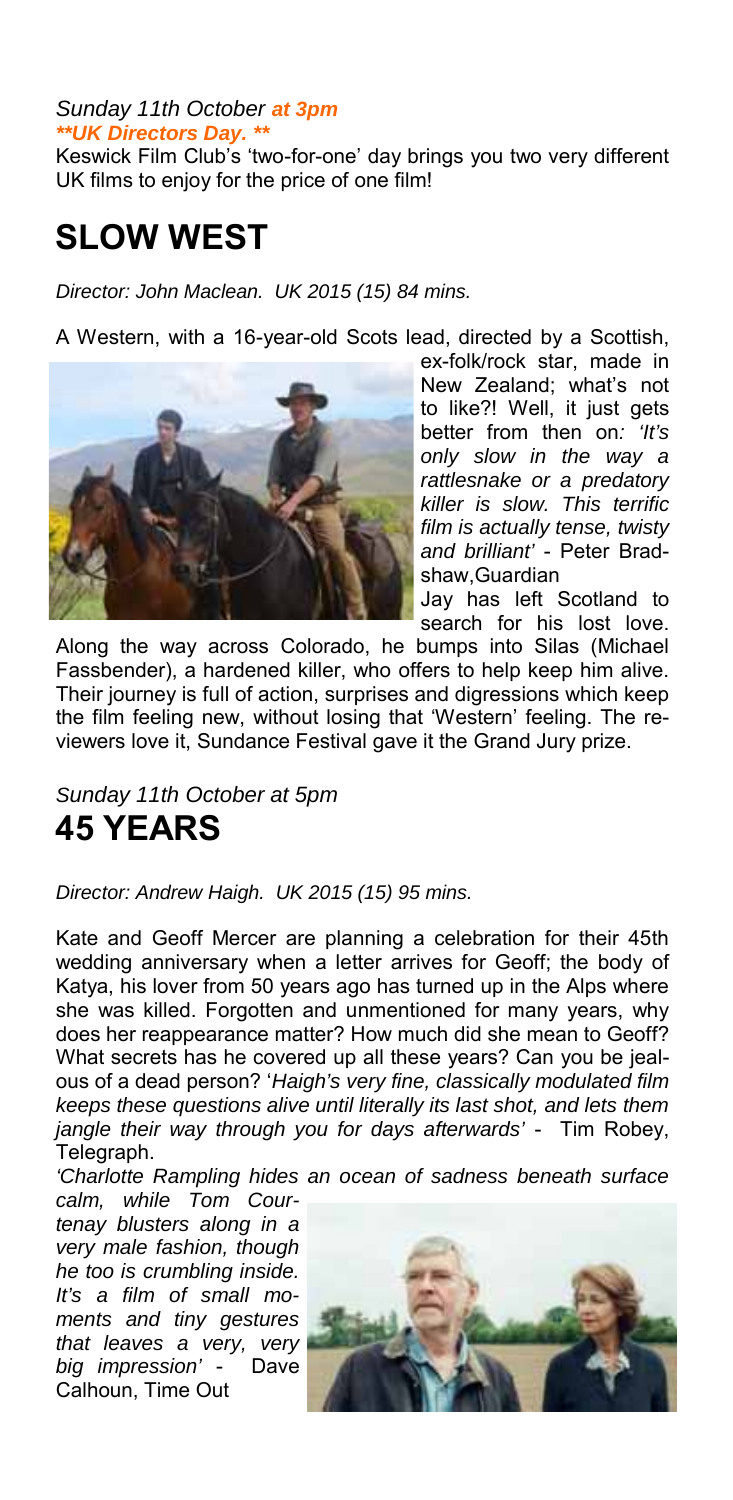## *Sunday 18th October at 5pm*  **WILD TALES (Relatos salvajes)**

*Director:* Damián Szifron*. Argentina 2014 (15) 122 mins. In Spanish with English subtitles.* 



Six tales, linked by revenge, which should have you laughing as well as biting your knuckles: what do you do when you get an unfair parking fine..? Or you discover your groom has been unfaithful at the wedding..? Get your own back of

course! But, how far would you go..?

The film has been compared to those of Pedro Almodóvar (who produced it), and has won great plaudits for new director Damián Szifron, including nominations for Oscar, BAFTA and Palme D'Or. Come along and enjoy...but maybe not a good idea to drive home afterwards if the black comedy has got to you…

*'A riotously entertaining collection of short stories linked by a common theme: people losing their self-control and self-respect'* - Wendy Ide, Times

## *Sunday 25th October at 5pm*  **TIMBUKTU**

*Director:* Abderrahmane Sissako*. Mauritania 2014 (12A) 97 mins. In French and Tuareg dialects with English subtitles.* 

*'One of the best films I have seen for years'* - Ann Martin, Keswick Film Festival - how good can it get?!

The news is full every day of Islamic extremists winning more territory in the Middle East, but what is it like on the ground for those concerned? This film is set in the days after Timbuktu was taken over, with the local devout Muslims trying to understand what they could possibly be doing wrong and the new ruling Jihadists trying to invent laws to prove they are in control: 'No more music, no soccer'.

The film has won a Jury prize at Cannes and was nominated for the Palme D'Or there, and for an Oscar.

*'A* cri de coeur *against violence and intolerance, but what makes it* 

*so unusually compelling as a protest film is that it's also a richly poetic work of cinema – witty, beautiful and even sobering though it is - highly entertaining'* - Jonathan Romney, Observer.

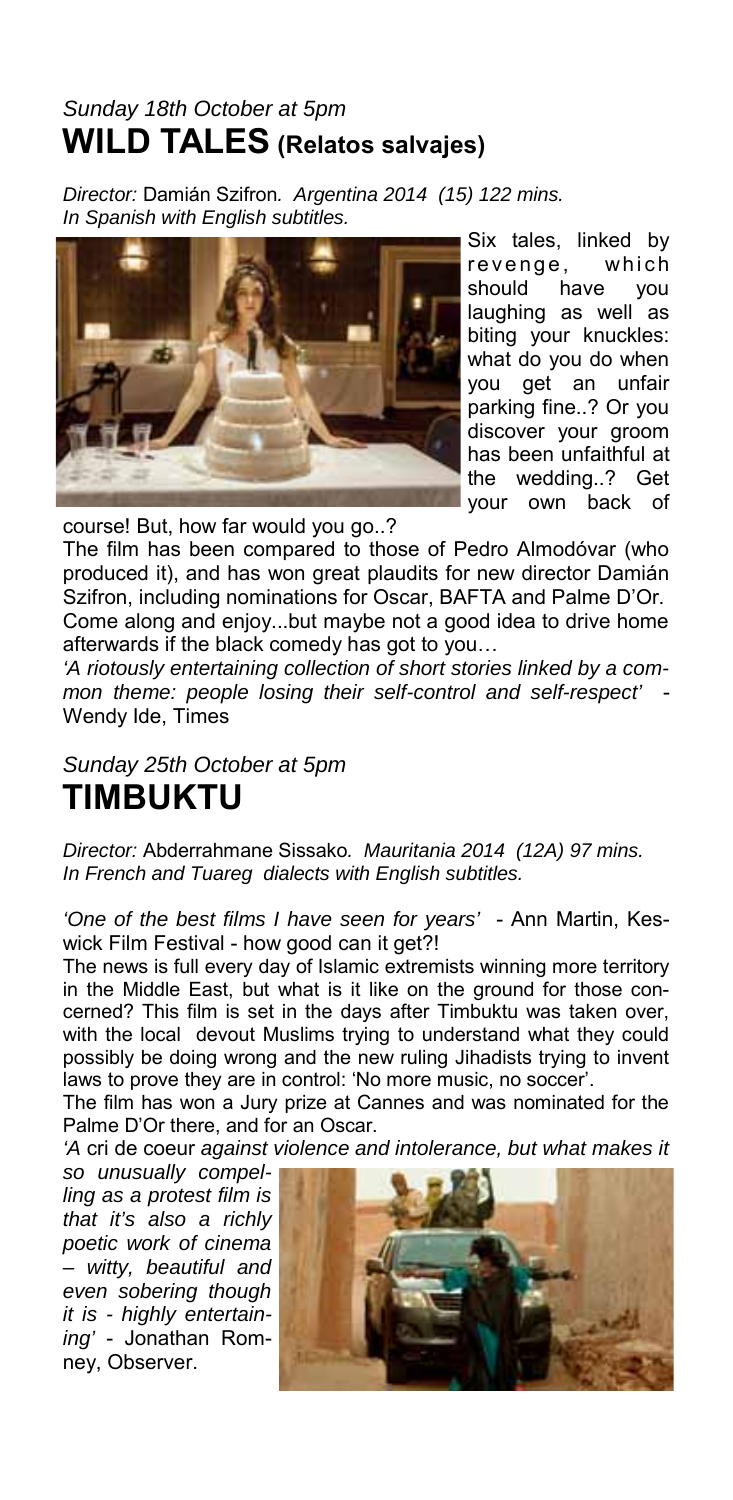#### *Tuesday 27th October at 5.30pm*  **TUESDAY CLASSICS - ON THE WATERFRONT**

*Director:* Elia Kazan. *USA 1954 (PG) 108 mins.* 



Our 2nd classic 'couda been a contenda' for my favourite film - as the winner of 8 Oscars it might top your list too. It is certainly seen as Marlon Brando's greatest film; he basically invented method acting here, and his disagreements with director Elia Kazan (who gave evidence at the McCarthy trials) helped to

give the film an edge, which was seen as an allegory for those very trials.

Terry Malloy (Brando) witnesses a murder by a corrupt union boss and holds his tongue until he meets the dead man's sister and falls in love. Should he back his corrupt brother (Rod Steiger) or his new lover?

Full of amazing acting, great lines and a great story, surely one film that can be watched over and over again...

#### *Sunday 1st November at 5pm*  **GLASSLAND**

*Director:* Gerard Barrett. *Ireland 2014 (15) 93 mins.* 

John drives a taxi long hours each day, trying to make a living from the Dublin suburbs where he lives. He is not trying to escape his environment, but to survive, and to keep his alcoholic mother alive at the same time. Their lives are grim: arriving home, his first thought is will his mother be collapsed in an alcoholic stupor, will she have run off, or will she be dead?

Held together by great performances from Jack Raynor and Toni Collette, it is, nonetheless, the writer/director, Gerard Butler, who gets the highest praise as *'the elliptical storytelling and, most of all, the stillness of the frame somehow allow a seemingly every-*



*day story to radiate and reveal an inner life that's captivating and immersive in the way it combines expressive acuity with humane insight...the best Irish film in years'*

- Trevor Johnston, Sight & Sound.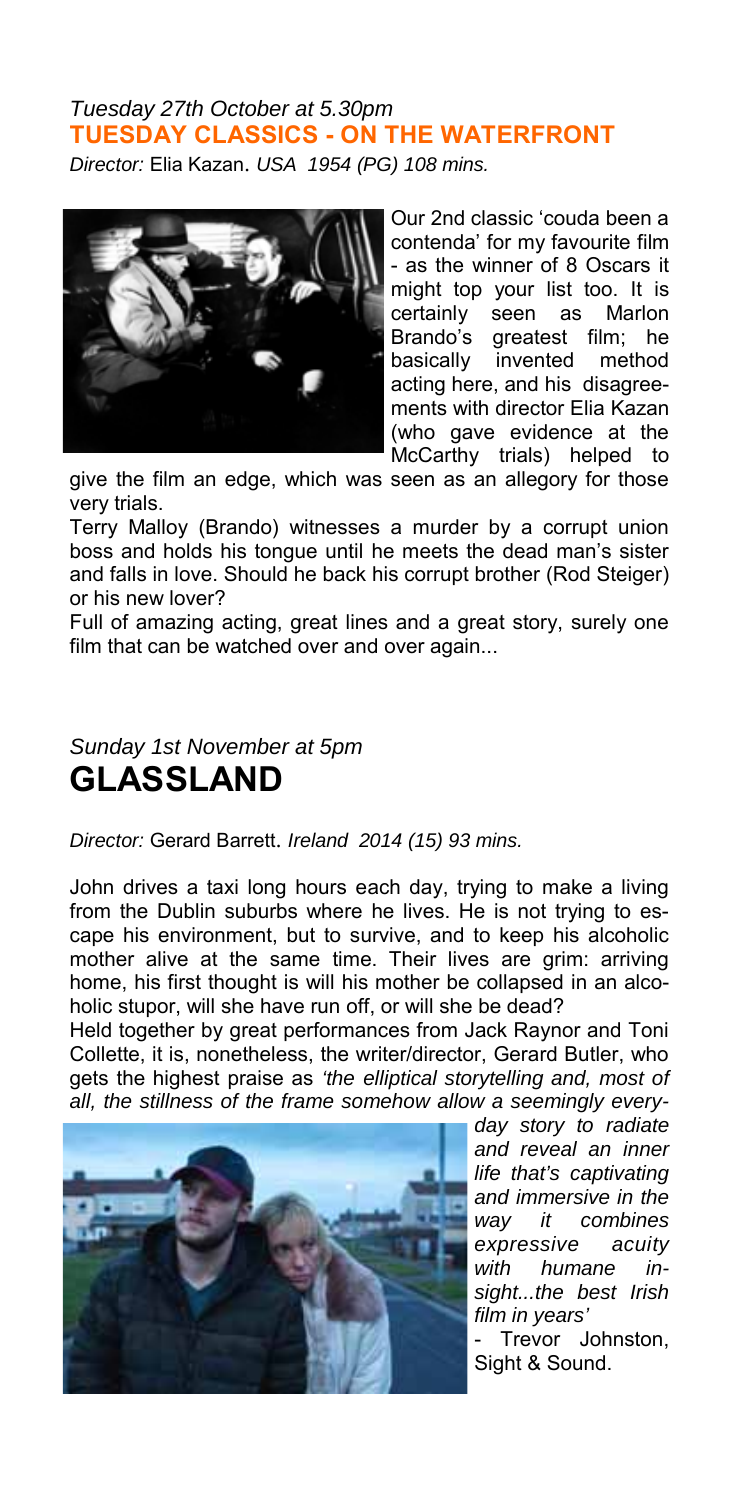#### *Sunday 8th November at 5pm*  **MIA MADRE**

*Director: Nanni Moretti. Italy 2015 (NC) 106 mins. In Italian with English subtitles.* 

Director Nanni Moretti returns to the winning ways of his earlier *'The Son's Room'* with another 'family drama'. What's it about?

'*Try as she may to play the hard-nosed pro on set, Margherita is swept up in the emotional turmoil of moving out of her boyfriend's apartment and dealing with a teenage daughter and a hospitalized mom. All this inevitably boils over into the political* 

*film she's making about factory workers at odds with management'* - Deborah Young, Hollywood Reporter.

Mixing in a dose of comedy (John Turturro plays the American lead in her film) makes *'Mia Madre' 'a tremendously smart and enjoyable movie'* - Peter Bradshaw, Guardian



#### *Sunday 15th November at 5pm NIGHT OUT AT RHEGED WITH AN OPTIONAL MEAL*  **THE SALT OF THE EARTH at Rheged**

*Directors: Wim Wenders, Juliano Ribeiro Salgado. Brazil/France 2014 (12A) 110 mins. In Portuguese, English with English subtitles.* 



Wim Wenders tells us how he was inspired by the pictures of Sebastião Salgado as a youth (he has kept one of his pictures of his desk ever since). In this film, Wenders and Sebastião's son follow Sebastião around the world to produce an Oscar nominated documentary of his work.

Who is Sebastião Salgado? For 40 years he has taken black and white pictures of people struggling with the world, often in conflicts. Wenders produces an equally beautiful film, showing the master at work, meeting and photographing humanity.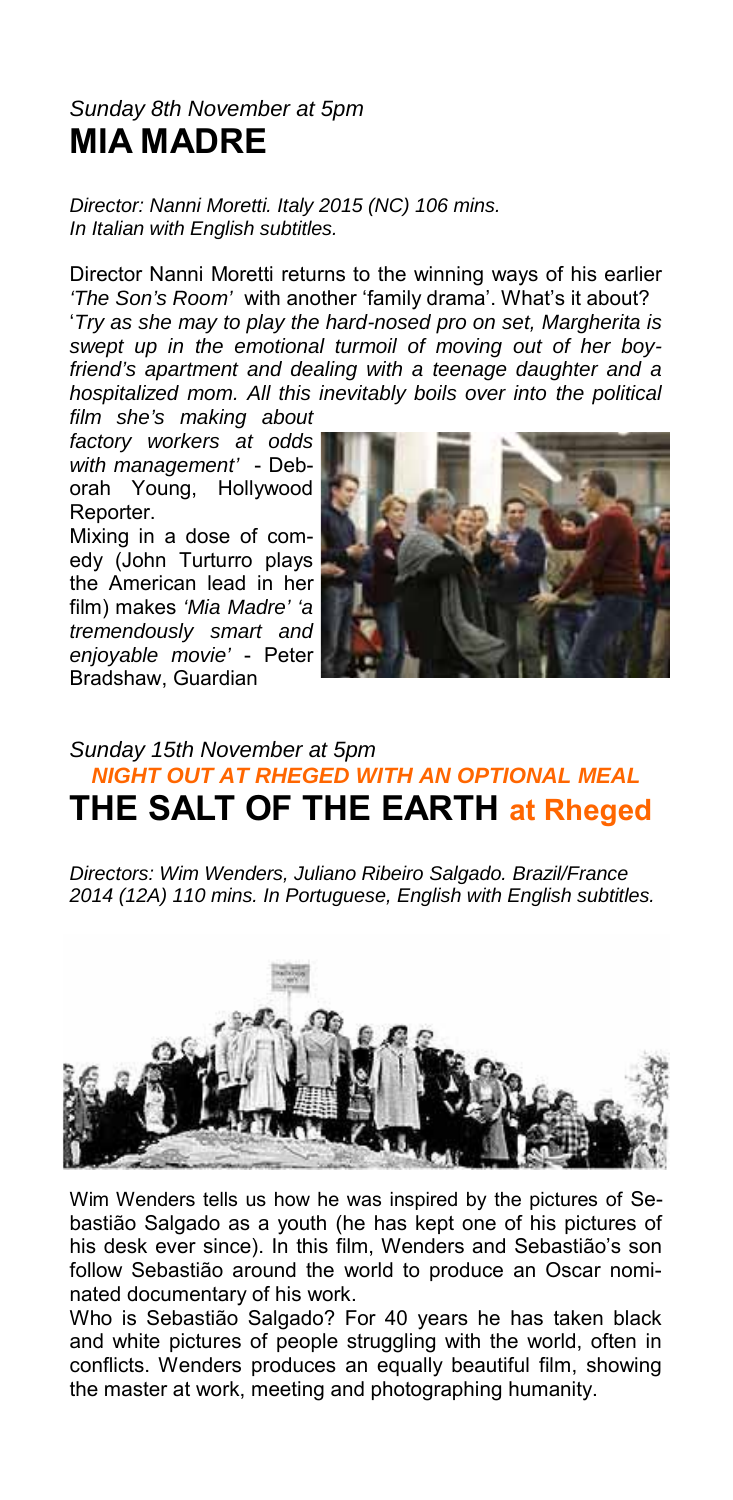## *Sunday 22nd November at 5pm*  **THEEB**

*Director: Naji Abu Nowar. United Arab Emirates 2014 (NC) 100 mins. In Arabic with English subtitles.* 

A kind of anti-'Lawrence of Arabia'-cum-Bedouin-Western, *'Theeb'* is the story of a young Bedouin boy who hooks up with his brother and an Englishman crossing his part of the desert during the Arab revolt against the Ottoman empire. We watch his swift coming of age alongside his tribe's but, instead of the Englishman leading them like sheep, we see the events from Theeb's young viewpoint. '*Like* Timbuktu, (from earlier in the season*) which lamented the growth of radical Islam in contemporary Mali,* Theeb *insists on the* 



*importance of preserving cultural difference against the totalizing vision of racial and religious hegemony'* - Oleg Ivanov, Slant Magazine An action adventure...with a difference.

#### *Tuesday 24th November at 5.30pm*  **TUESDAY CLASSICS - REBEL WITHOUT A CAUSE**

*Director: Nicholas Ray. USA 1955 (PG) 111 mins.* 

Starring the much-missed James Dean, *'Rebel without a Cause'* was one of the events that lead to 'Teenagers' - not just as young adults, but as a power all of their own. Alongside Brando in *The Wild One'*, and Elvis Presley in music, James Dean here portrayed the fears and angst so prevalent in the years to come; the only thing that was missing was Dean himself, killed in a car crash a month before the film was released.

Jim Stark moves to a new town with his father and domineering



mother. In one day, he falls in love with Judy and clashes with the local gang leader. Taking young loner Plato with them, the three hide out in a large house and play at happy families until the police arrive… In a film full of stars, with many messages hidden in the 50s

but more obvious now, it is perhaps appropriate to quote a sadly missed favourite critic, Robert Ebert - *'Like its hero,* 'Rebel Without a Cause' *desperately wants to say something and doesn't know what it is. If it did know, it would lose its fascination. More perhaps than it realized, it is a subversive document of its time'.*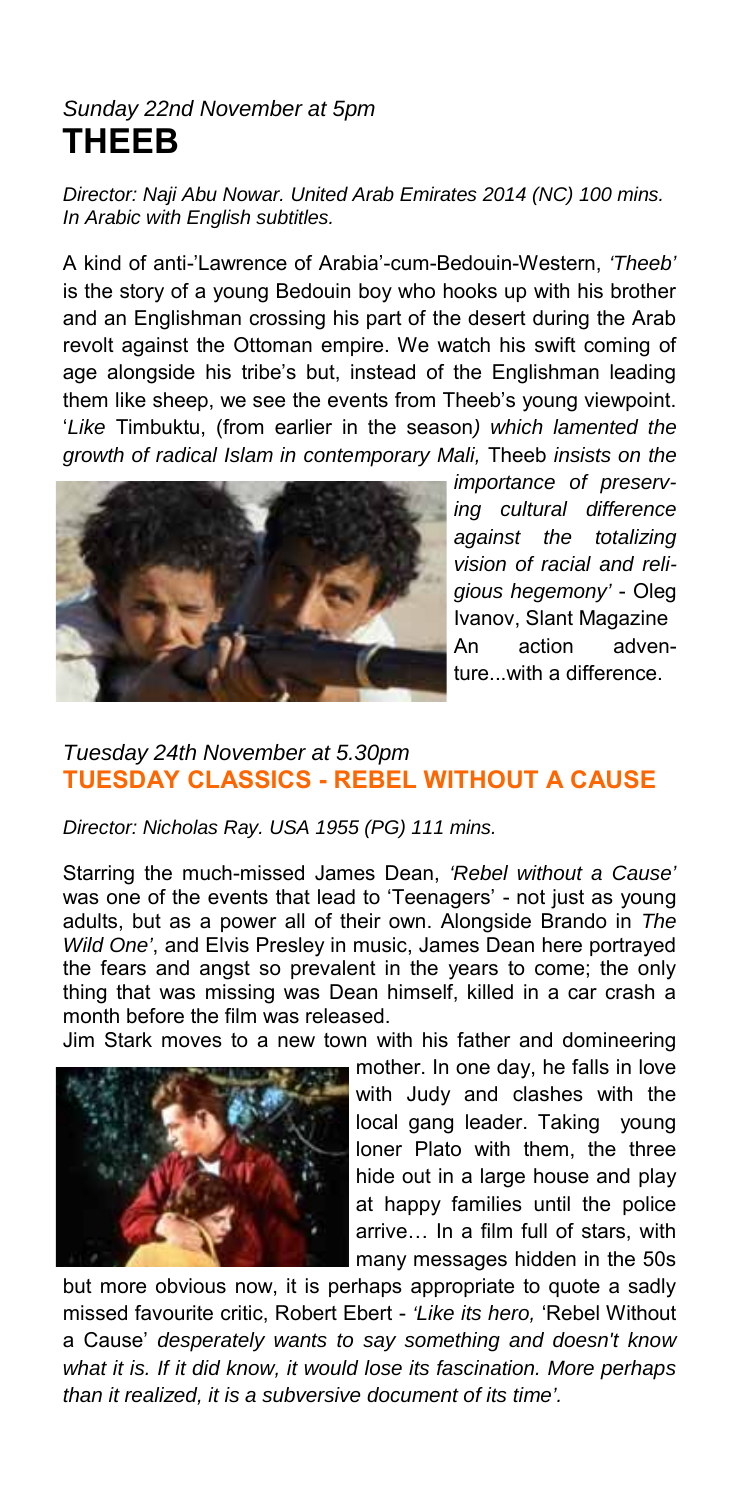## *Sunday 29th November at 5pm*  **THE LOBSTER**

*Director: Yorgos Lanthimos. Ireland. 2015 (15) 118 mins.* 



Here in the West we are happy enough with our ability to find love, feeling sorry for the single and even sneering at the<br>Indian 'arranged mar-'arranged marriage' idea; what if the world decided you HAD to be in a relationship? If you weren't, or your part-

ner left you, you had 45 days to find another one or...be turned into the animal of your choice!

Colin Farrell plays David, sent to a 'love-hotel' to find a partner. His choice of animal, if he fails is (you guessed it) a Lobster. With many other stars, including John C Reilly, Rachel Weisz and Olivia Colman, we follow his attempts to find a mate.

The Greek director Yorgos Lanthimos (*'Dogtooth', 'Alps'*) has always liked 'alternative reality' based on strict rules and here, with his first English language film, he has '*broadened his scope and has created a marvellously bleak, bizarre comedy'* - John Bleasdale, CineVue - which has won him a Jury prize at Cannes.

## *Sunday 6th December at 5pm*  **PHOENIX**

*Director: Christian Petzold. Germany 2014 (12A) 98 mins. In German with English subtitles* 



Nelly has survived the concentration camp, but only just; she has been shot in the face. The surgery she goes through leaves her unrecognizable. In post-war Berlin, she goes looking for her husband, Johnny. Con-

vinced Nelly has been killed, he assumes this stranger is just very like his dead wife; he asks Nelly to pretend to be herself to collect her inheritance…

This *'noir-ish and complex emotional thriller'* - Cath Clarke, Time Out - takes us on an Hitchcockian rollercoaster; did Johnny betray her to the Nazis? Does she want revenge, or her old life back? Should she be supporting the birth of Israel? Their joint ability to play out what seems impossible (he not recognizing her, she not admitting who she is) can be seen as an allegory of German society's attempt to deny reality...but where is it heading..?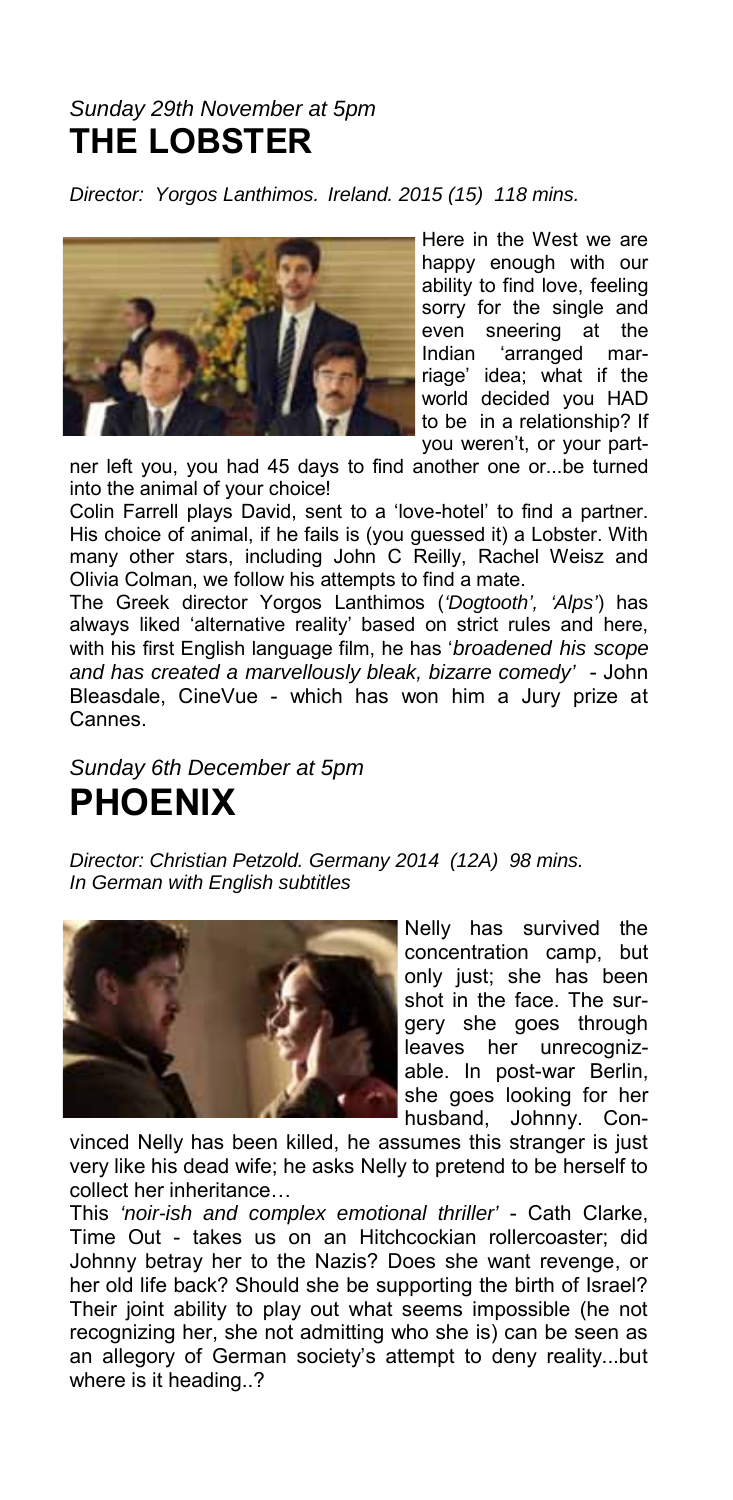## *Sunday 13th December at 3pm*  **HOME FROM HOME: CHRONICLE OF A VISION (Die andere Heimat)**

*Director:* Edgar Reitz. *Germany 2013 (15) 231 mins. In German with English subtitles.* 



*'This is a magnificent, career-capping achievement from one of the great storytellers of our era'* - Trevor Johnston, Time Out.

Director Edgar Reitz has revisited his fictional village of Schabbach once more - this time going back in time to the 19th century. Here we meet Jakob - '*a dreamer, a Romantic, a reader, always getting yelled at by his blacksmith dad for idling. He has conceived a passionate desire to leave the grind and oppression and emigrate to the promised land of Brazil - a 'homeland' that is an alternative both to Germany and the church's feebly promised heaven'* - Peter Bradshaw, Guardian.

Reitz first invented Schabbach in his epic 1980s TV series *'Heimat'* (Homeland), which became a classic. He moved on with the characters in several films before bringing us the 'prequel' here - though one which stands alone for those of us not familiar with it.

Although *'Chronicle…'* is nearly 4 hours long, it is filmed in a stunning crystal-clear black and white which is '*never dull for a moment; indeed, there is a box set addictiveness to the whole* 

*thing' -* Peter Bradshaw again. There are a few dabs of colour too...

What better way to spend a dull December afternoon.?!

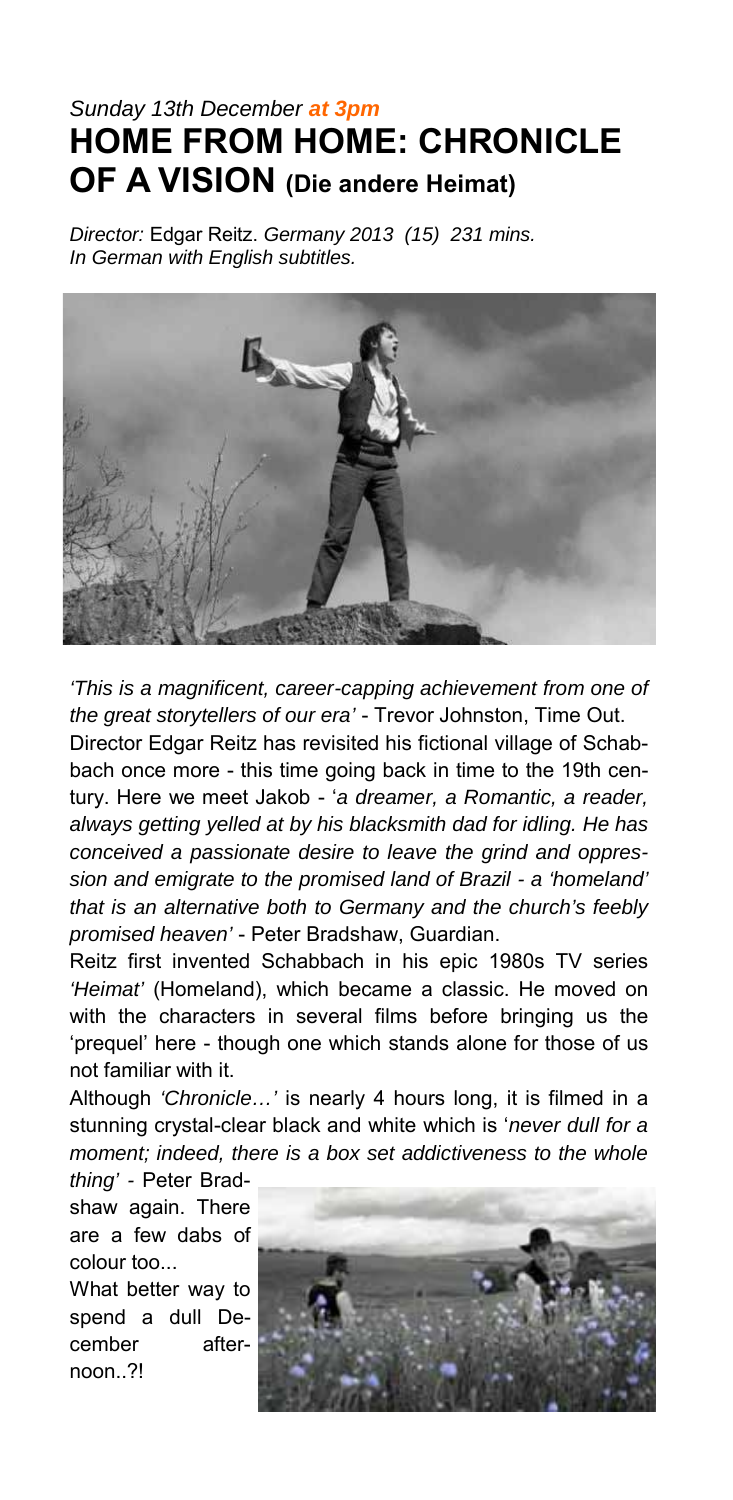#### *Sunday 20th December at 4.15pm* **SICARIO**

*Director: Denis Villeneuve. USA 2015 (15) 121 mins.* 



We finish our season with a bang - big budget, big stars, big action. Canadian born Denis Villeneuve, who brought us the brilliant Oscar nominated '*Incendies'* in 2010, has moved over to challenge for the Michael Mann crown with his latest - '*a blisteringly intense drug-trade thriller that combines expert action and suspense with another uneasy inquiry into the emotional consequences of violence'* - Scott Foundas, Variety

Essentially *'Sicario'* follows an unlikely trio over the border between the USA and Mexico into the war on drugs. Emily Blunt plays Kate Macy, an FBI agent out of her depth in a team cobbled together to take on the top drug suppliers. She is partnered with Matt Graver (Josh Brolin), a sandal-wearing mystery man who claims to work for the Defense Department, and Alejandro (Benicio Del Toro), the 'Sicario' of the title…the 'hitman'. What follows is the usual interagency mess-up following mixed agendas... and morals.

The actors all get high praise from the critics with Blunt especially finding a new role for herself - '*Blunt's performance has an edge of steel. She brings off a mix of confidence, bewilderment and vulnerability, which functions very well against the alpha male characters higher up the chain of command'* - Peter Bradshaw, Guardian.

Behind it all is the director's mastery: Foundas again -'*Villeneuve stages one extraordinary suspense setpiece after another, starting with an epic traffic jam at the border that ensnares the Americans just as they are heading back home... Using no special tricks - just the sharp, colour-saturated compositions of cinematographer Roger Deakins; the airtight cutting of editor Joe Walker; and the subtly menacing score of composer Johan Johannsson - Villeneuve creates a sequence as nail-biting as any '*Fast and the Furious' *car chase, except that here all the cars are standing perfectly still'. Sounds good to us...and good enough to get him a nomination for Palme D'Or at Cannes.*